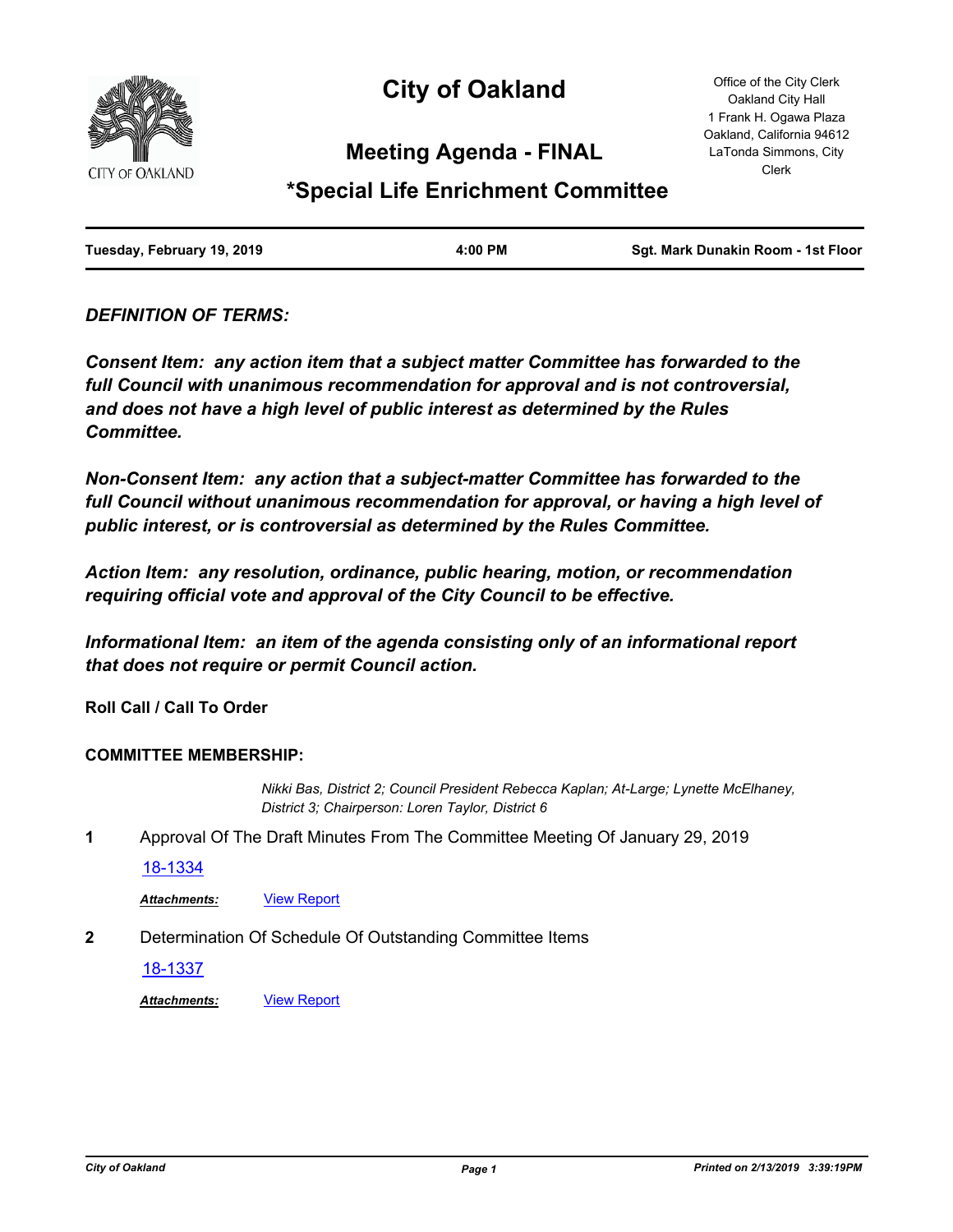Subject: Updates On The Department Of Violence Prevention From: Office Of The City Administrator Recommendation: Receive An Information Report On Updates From The Office Of The City Administrator On The Implementation Of Ordinance Number 13451 C.M.S., Which Established The Department Of Violence Prevention On Ending The Epidemic Of Violent Crime In Oakland And Healing Trauma In Impacted Communities **3** [18-1336](http://oakland.legistar.com/gateway.aspx?m=l&id=/matter.aspx?key=29762) [View Report](http://oakland.legistar.com/gateway.aspx?M=F&ID=54cb1486-0d45-4422-91f9-ec2847c51e1c.pdf) *Attachments:*

#### [View Supplemental Report 2-15-2019](http://oakland.legistar.com/gateway.aspx?M=F&ID=86393cb9-ad34-4006-bd29-c3d0fc51ad93.pdf)

Subject: Informational Presentation On Fairyland From: Councilmember McElhaney Recommendation: Receive An Informational Report From Fairyland On Their Programmatic And Financial Performance **4** [18-1307](http://oakland.legistar.com/gateway.aspx?m=l&id=/matter.aspx?key=29733)

*Legislative History* 

1/24/19 \*Rules & Legislation **Committee** 

Scheduled to the \*Special Life Enrichment **Committee** 

Subject: OFCY 2017-2018 Year End Evaluation Reports From: Human Services Department Recommendation: Adopt A Resolution Adopting The Oakland Fund For Children And Youth Final Evaluation Reports For Fiscal Year 2017-2018 **5** [18-1343](http://oakland.legistar.com/gateway.aspx?m=l&id=/matter.aspx?key=29769)

*Attachments:* [View Report](http://oakland.legistar.com/gateway.aspx?M=F&ID=ae2fa161-cf9e-4ebb-8c3a-a231ec5b0740.pdf)

*Legislative History* 

1/31/19 \*Rules & Legislation **Committee** 

Scheduled to the \*Special Life Enrichment **Committee** 

# **Open Forum (TOTAL TIME AVAILABLE: 15 MINUTES)**

# **Adjournment**

**Committee**

**\* In the event of a quorum of the City Council participates on this Committee, the meeting is noticed as a Special Meeting of the City Council; however no final City Council action can be taken.**